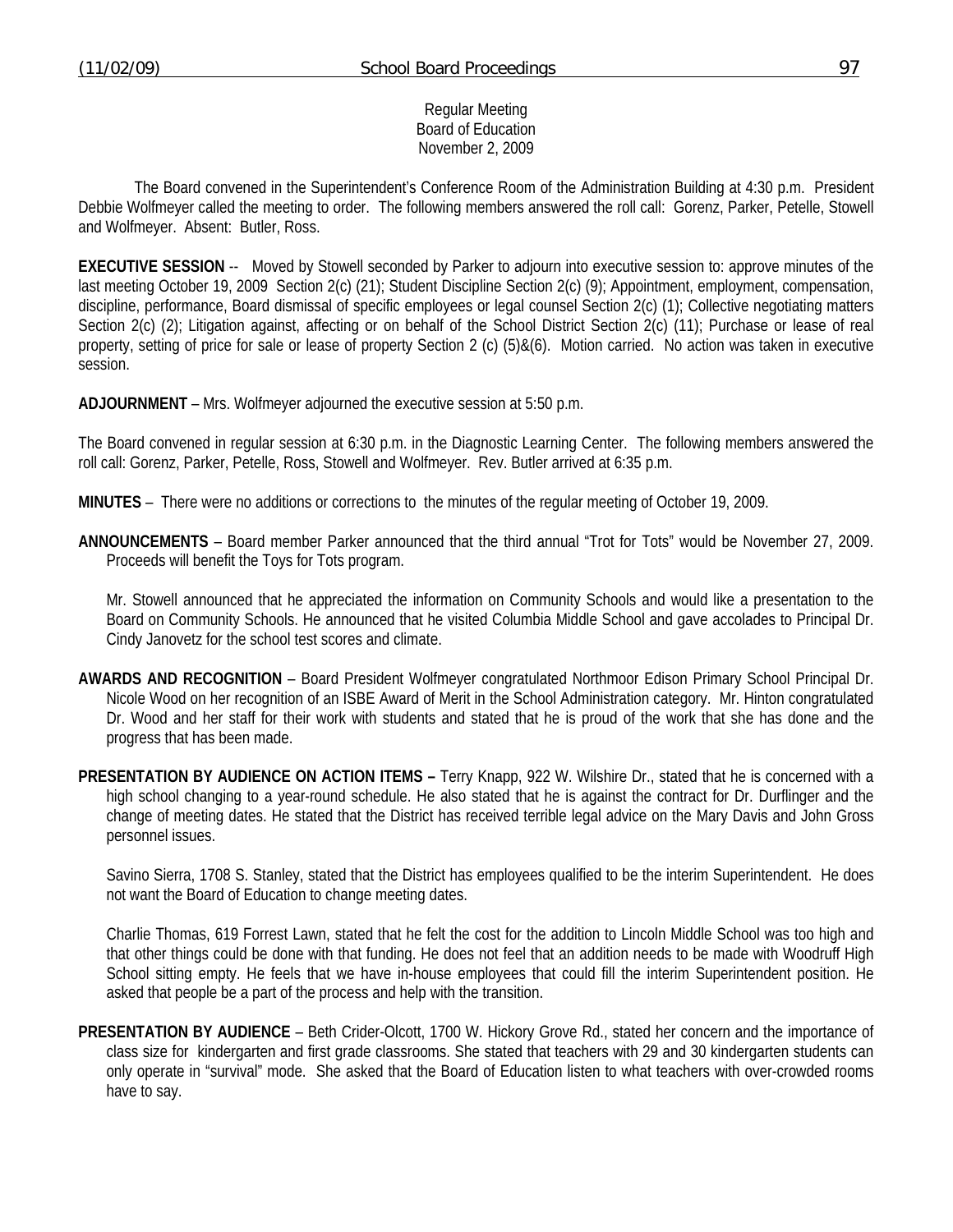Megan Walker, 106 W. Elm, Chillicothe, stated her concerns with having a classroom of 30 at-risk students. She noted that with such a large class even daily procedures like lunch, hand washing and bathroom breaks take a large amount of time. She noted that 31% of her students were in the "red" category and 47% "yellow" signifying a need for differentiated instruction that could not happen. She invited Board members to visit her classroom.

 Hedy Elliott-Gardner – 3811 W. Gardner Lane, stated that she feels that the public should not be asked to watch what they say at the podium, it is their first amendment right to say their mind and teachers and staff can think and say anything that they want. Ms. Gardner stated her concern with closing schools and then not having enough classroom space.

 Jeff Adkins-Dutro, 2610 W. Barker, stated his concern with discipline in the schools. He stated that four teachers have quit so far this year at Manual High School. He spoke on Patrick Dolan's books and stated that teachers are willing to change and should have the power and be the leaders for change – students and teachers should come first.

 Sharon Crews, 2215 W. Callendar, stated her concern with the current climate, academic success and discipline at Manual High School.

 Terry Knapp, 922 W. Wilshire Dr. stated that Mary Davis was fired as basketball coach at Richwoods High School and received a settlement and he felt the John Gross non-renewal of contract would end the same way. Mr. Knapp stated that he is concerned with class size and that Trewyn Middle School is a mess. He feels the closing of Blaine and Trewyn Middle Schools have caused overcrowding and problems. He feels the District will be sued over the large class sizes, the problems at Trewyn Middle School and the closing of Woodruff High School.

 Karen Adkins-Dutro, 2610 W. Barker, stated her concern that the same students are causing disruptions in schools and not allowing other students to learn. She asked that the District start planning for an alternative school.

 Bryan Devine, 1719 E. Knox, stated that he had overcrowding in his classes and students were not achieving. Another section was added and students are now succeeding. He stated that he realized that the District has no money and that everyone of the Board members want students to be successful, and he would like to see other teachers have lower class sizes. He stated that the District must "shrink the class size and expand the learning."

 Savino Sierra, 1708 S. Stanley, stated that it was a mistake to try to save money by closing schools, remodeling schools and making additions. He feels the closed schools should be re-opened.

 Jason Hudson, 808 W. Windom, stated that the District currently uses a vendor that costs the District more than they should be paying for collection services. He stated that his company only charges a flat rate and would better serve the District.

**BOARD MEMBER CONCERN –** Board member Petelle asked that Attorney Jensen clarify past practice in respect to administrative leave, the difference between administrative leave and suspension and also explain the new State Statute that applies to administrative leave.

 Attorney Jensen reported that Academic Officer Dr. Mary Davis was placed on administrative leave with pay on September 8, 2009 and is not suspended. She was placed on leave because she was under criminal investigation and will stay on that leave until the investigation is complete. She also reported that there is a new state statute on ethics covering school district employees that became effective in August 2008 that requires that an employee that is placed on administrative leave because of a criminal investigation and is then terminated because of that conviction must return all the pay they received while on leave.

# **CONSENT AGENDA –**

ADOPTION OF CONSENT CALENDAR -- Moved by Stowell, seconded by Gorenz adoption of the consent calendar.

On roll call, 7 ayes. Motion carried.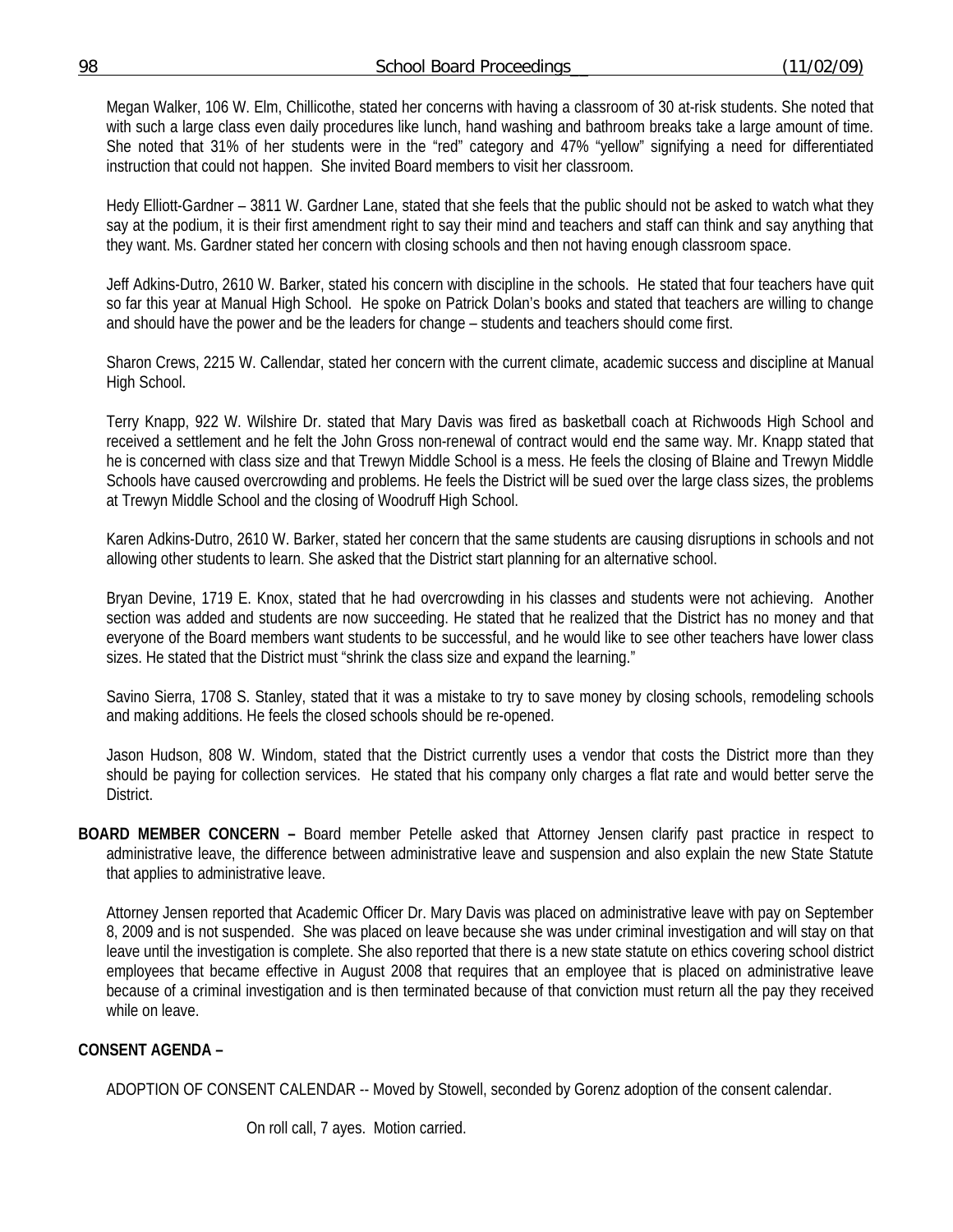GIFTS TO SCHOOL DISTRICT – Moved by Stowell, seconded by Gorenz, that the following donations be accepted and letters of appreciation sent to the donors.

Miscellaneous items for classroom use, valued by the donor at \$325.00, donated to Irving, Taft Riverview Gardens Preschool by Kroger on Sterling

\$600.00 for library books donated by Allan Lurie to Peoria High School

Chili, hot dogs, chips, condiments, ice, paper products and labor for Kellar Primary School chili supper, valued by the donor at \$1,103.50, with proceeds used to buy classroom computers donated by Alexander's Steak House

Used tv with vcr/dvd player, valued by the donor at \$300.00, donated to Washington Gifted School by Lynn Barnett

\$25.00 donated by Dr. and Mrs. Janice Zagardo for Grandparents' Day to Washington Gifted School

On roll call, 7 ayes. Motion carried.

PAYMENT OF BILLS -- Moved by Stowell, seconded by Gorenz approval of the payment of the following bills.

| FUND | <b>DESCRIPTION</b>                  | <b>BAL.SHEET</b> | <b>RFV</b> | <b>EXPENSE</b> | TOTAL          |
|------|-------------------------------------|------------------|------------|----------------|----------------|
| 10   | EDUCATIONAL FUND                    | \$25,208.50      |            | \$850,263.77   | \$875,472.27   |
| 20   | <b>OPERATIONS, BLDG &amp; MAINT</b> |                  |            | \$279,841.49   | \$279,841.49   |
| 40   | <b>TRANSPORTATION</b>               |                  |            | \$27,320.09    | \$27,320.09    |
| 60   | CAPITAL PROJECTS                    |                  |            | \$15,228.40    | \$15,228.40    |
| 90   | CAPITAL IMPROVEMENTS                |                  |            | \$9,358.86     | \$9,358.86     |
| 95   | MID CENTRAL ASSOCIATION             |                  |            | \$81,842.94    | \$81,842.94    |
| 99   | PPS ADMIN OUTREACH PROG             |                  |            | \$812.73       | \$812.73       |
|      |                                     |                  |            | \$1,264,668.28 | \$1,289,876.78 |

On roll call, 7 ayes. Motion carried.

REQUEST TO PURCHASE - Moved by Stowell, seconded by Gorenz approval of the following Request to Purchase.

CHANGE ORDER #4 – Thomas Jefferson School - Requested by David A. Ryon

- A. Non-Insurance Related Work:
- 1. Delete replacement of wood wall cabinets and replacement of stainless steel cabinets (north wall), and addition of stainless steel countertop at pass thru window counter, specified per Addendum #1. (health/life safety) DEDUCT \$4,254.00
- 2. Per Field Order #3, delete four (4) 8'x8' skylights and associated deck framing. Delete skylight drywall and metal stud bulkheads at each of four. Delete painting of bulkheads at each of four. Provide six (6) additional solatube skylights at Cafeteria. (health/life safety)

| Deduct (4 skylights)     | \$19,284.00 |
|--------------------------|-------------|
| Deduct (4 steel framing) | 4,556.00    |
| Deduct (Paint)           | 300.00      |
| hhA                      | 22,400.00   |
| <b>DEDUCT</b>            | \$1,740.00  |

3. Per Field Order #4, at Classroom #1, remove existing stud and drywall partitions, toilet fixtures, door and frame, transom lites, stainless steel wainscot, and patching of walls (at intersections) and floors (tile and base), on above

Add  $$1,135.00$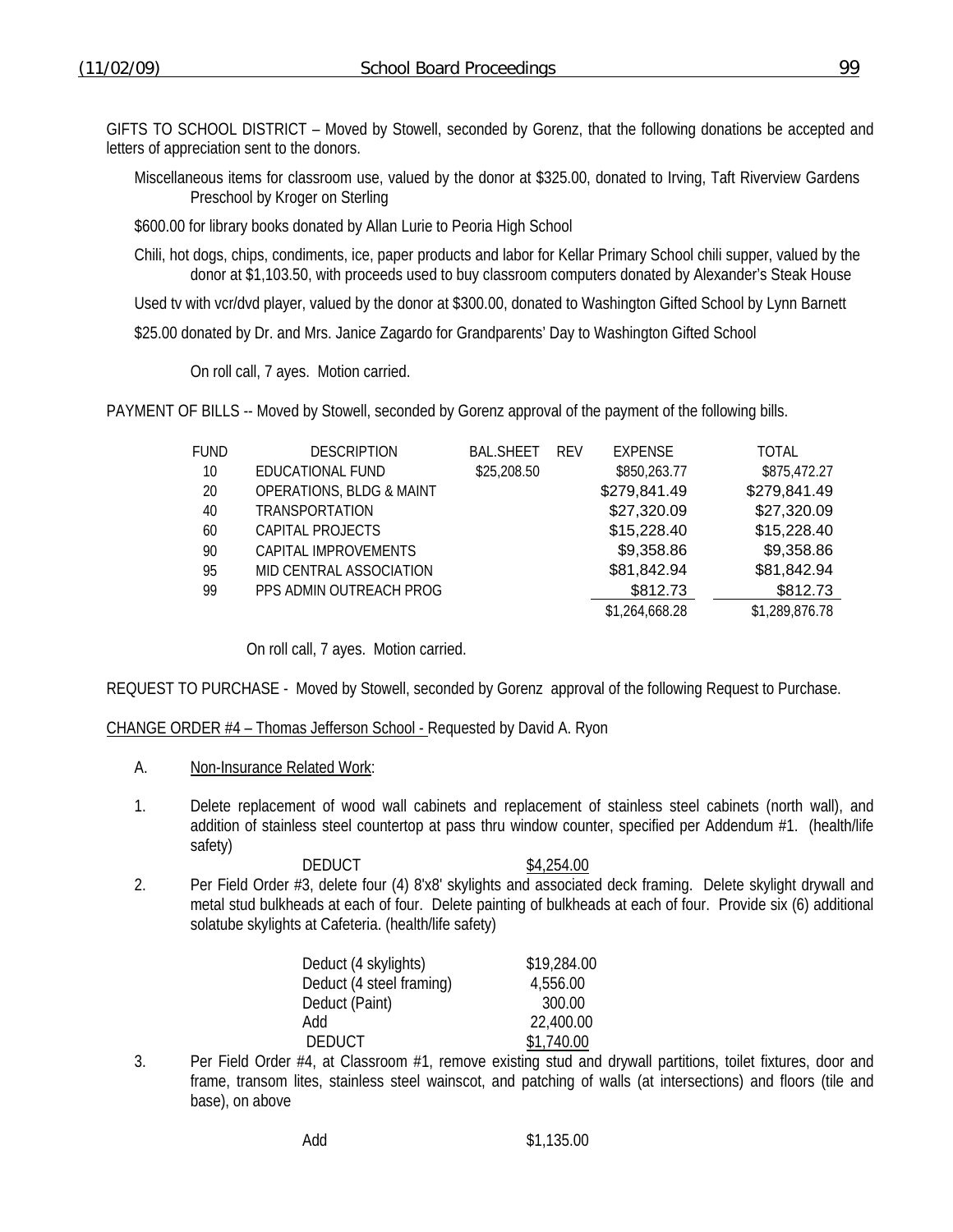|                 | <b>School Board Proceedings</b>                                                                                                                                                                                                                                                                                                                                                                                                                                             | (11/02/09) |
|-----------------|-----------------------------------------------------------------------------------------------------------------------------------------------------------------------------------------------------------------------------------------------------------------------------------------------------------------------------------------------------------------------------------------------------------------------------------------------------------------------------|------------|
|                 | Deduct (Paint)*<br>590.00<br>Add (Plbg.)<br>290.00<br>Deduct (F.A. Strobes)**<br>1,335.00                                                                                                                                                                                                                                                                                                                                                                                   |            |
|                 | Deduct Painting of Demo=d Walls<br>** Deduct F.A. Strobes for Demo=d<br>walls $(3 \text{ } \textcircled{ } 445.00)$<br><b>DEDUCT</b><br>\$500.00                                                                                                                                                                                                                                                                                                                            |            |
| 4               | Deduct General Conditions (5%) on above<br><b>DEDUCT</b><br>\$324.70                                                                                                                                                                                                                                                                                                                                                                                                        |            |
| 5.              | Deduct Overhead & Profit (10%) on above DEDUCT<br>\$681.87                                                                                                                                                                                                                                                                                                                                                                                                                  |            |
|                 | DEDUCT SUBTOTAL ITEM A<br>DEDUCT \$7,500.57                                                                                                                                                                                                                                                                                                                                                                                                                                 |            |
|                 | <b>B.Insurance Related Work:</b>                                                                                                                                                                                                                                                                                                                                                                                                                                            |            |
| 1.              | Per Field Order #4, at Office #106, remove existing wood paneling and cork bulletin boards, and patch drywall<br>for painting. (insurance related work)<br>ADD \$1,016.00                                                                                                                                                                                                                                                                                                   |            |
| 2.              | Per Field Order #4, at Library #115, provide vinyl covered tackboard at 4'x8' OSB panels between windows.<br>(insurance related work)                                                                                                                                                                                                                                                                                                                                       |            |
| 3.              | ADD \$1,652.00<br>Per Field Order #4, at Classroom #20, provide 5/8" thick drywall on 7/8" metal furring channels at 16" o.c.<br>vertically, prime and paint. (insurance related work)<br>\$995.00<br>Add<br>355.00<br>Add (Paint)<br><b>ADD</b><br>\$1,350.00                                                                                                                                                                                                              |            |
| 4.<br>5.        | Add General Conditions (5%) on above.<br>ADD \$200.90<br>Add Overhead (10%) and Profit (10%) on above.<br>ADD \$843.78                                                                                                                                                                                                                                                                                                                                                      |            |
|                 | ADD SUBTOTAL ITEM B<br>ADD \$5,062.68                                                                                                                                                                                                                                                                                                                                                                                                                                       |            |
|                 | \$1,523,825.15<br>Original contract amount<br>The contract Sum will be deducted by<br>2,437.89<br>New contract sum including this Change Order<br>\$1,521,387.26<br><b>Menold Construction</b>                                                                                                                                                                                                                                                                              |            |
| <b>B.</b><br>1. | Change order #5 - Thomas Jefferson School - Requested by David A. Ryon<br>Non-Insurance Related Work:<br>Per Field Order #5, at Classroom #7, raise existing air handling unit and ductwork, patch duct openings,<br>provide new take-offs, flexible ductwork and diffusers. Reclaim refrigerant, disconnect piping, re-drill pipe<br>penetration, reconnect piping and recharge system.<br>\$5,294.00<br>Add<br>Add (Electrical)<br>520.00<br>Add (Mason)<br>400.00<br>ADD |            |
| 2.              | \$6,214.00<br>Per Field Order #5, at Classrooms 153 (156-162, 164), raise top of wood chair rail to 36" above floor, in lieu of<br>32" per Field Order #2.D, to provide tack boards to 9"-0" ceilings in 6-foot heights x 4-foot widths, on curved<br>exterior walls.                                                                                                                                                                                                       |            |

ADD \$17,470.00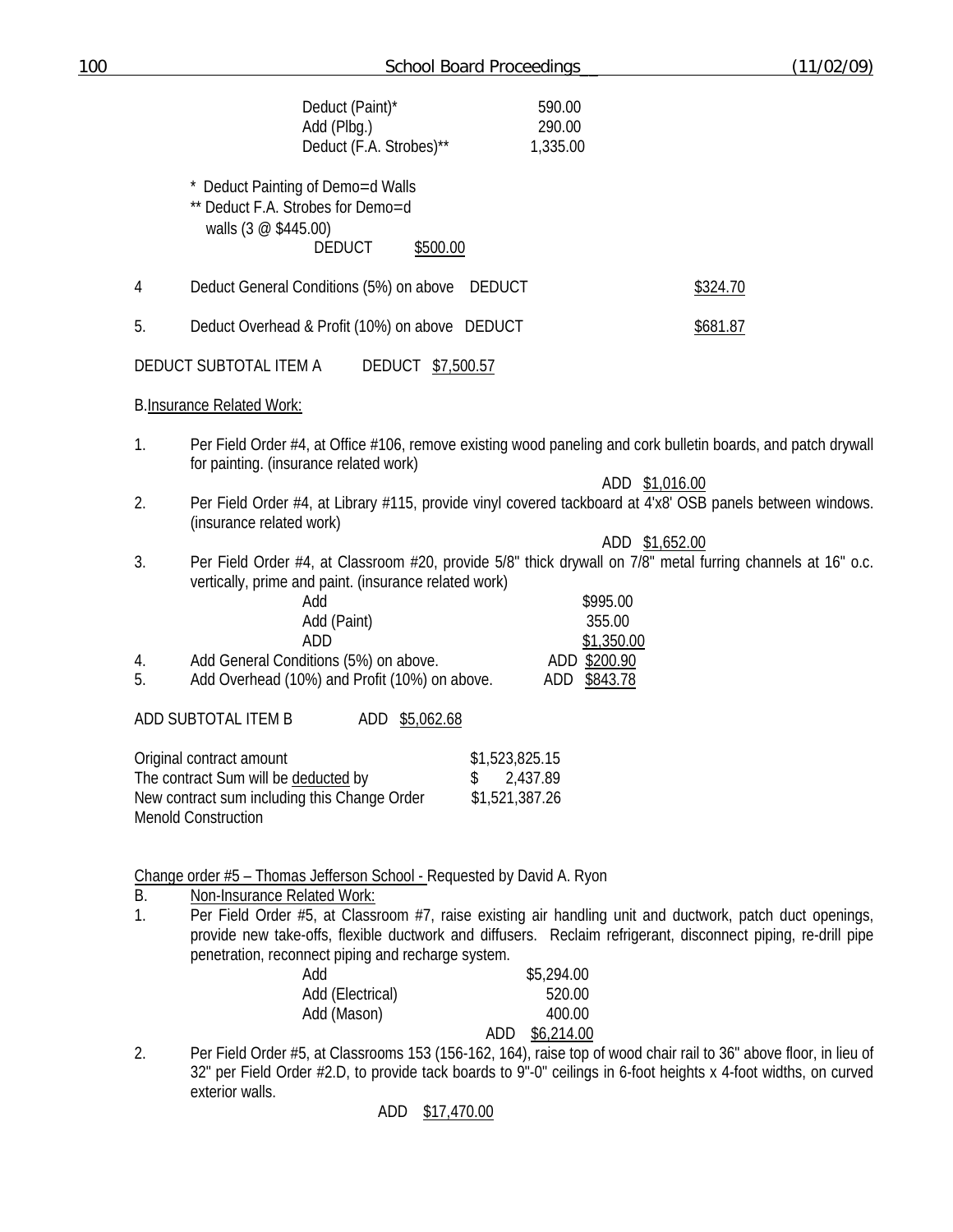3. Per Field Order #5, at Vestibule 100, remove existing wood quarter-round trim wood base at west wall. Provide 5/8" thick gypsum drywall, on metal framing at 16" o.c. over existing brick of west wall, floor to ceiling. Finish drywall, prime and paint (2 coats). Provide resilient base on new portion of west wall.

ADD \$952.00

- 4. Per Field Order #5, at Classrooms #158 and #161, at locations of two (2) existing interior storm drain PVC lines, provide metal stud and gypsum drywall chase: (3 sides) to above ceiling, and painted accent color, full height. Provide resilient base.
- 5. Delete polycarbonate glazing replacement work (per floor plan Sheet A2.1-A2.3 and exterior elevation Sheets A5.1-A5.3 as specified in Alternate Bid G2).

|                                 |                                                  | <b>DEDUCT</b>  | \$26,750.00 |
|---------------------------------|--------------------------------------------------|----------------|-------------|
| 6.                              | Deduct General Conditions (5%) on above.         | <b>DEDUCT</b>  | \$48.85     |
| $7_{\scriptscriptstyle{\circ}}$ | Deduct Overhead (10%) and Profit (10%) on above. | <b>DEDUCT</b>  | \$102.59    |
|                                 | Original contract sum                            | \$1,521,387.26 |             |
|                                 | The contract Sum will be deducted by             | 1.128.44       |             |
|                                 | New Contract Sum including this Change Order     | \$1,520,258.82 |             |

Change Order # 6 – Thomas Jefferson School - Requested by David A. Ryon

C. Non-Insurance Related Work:

Menold Construction

1. Remove the existing supply grilles at the Cafeteria and replace with Titus #TDCA (square neck, in lieu of round neck as specified).

|                                                      |  |  |  |  | ADD.                                                                                              | \$2,219.00 |  |  |
|------------------------------------------------------|--|--|--|--|---------------------------------------------------------------------------------------------------|------------|--|--|
|                                                      |  |  |  |  | Remove existing round diffusers and flexible ducts at Special Education Wing and replace with new |            |  |  |
| suspended ceiling grid diffusers and flexible ducts. |  |  |  |  |                                                                                                   |            |  |  |
|                                                      |  |  |  |  | ADD                                                                                               | \$8,910.00 |  |  |

3. Remove turned-down duct section at Classrooms #16-#18 at transfer grilles.

ADD \$180.00

4. Per Field Order #5, at Classroom #2, sawcut and remove portion of existing concrete Apatch@ to expose portion of existing sanitary drain line, cap line, patch slab flush with existing. Sawcut and remove existing vent and water lines to above ceiling of corridor and cap.

| 5.<br>6. | Add General Conditions (5%) on above.<br>Add Overhead and Profit (10%) on above. | ADD<br>ADD<br>ADD. | \$776.00<br>\$604.25<br>\$1,268.93 |
|----------|----------------------------------------------------------------------------------|--------------------|------------------------------------|
|          | ADD SUBTOTAL ITEM A                                                              | ADD.               | \$13,958.18                        |

# D. **Insurance Related Work:**

- 1. Per Field Order #5, delete installation of any remaining above ceiling exhaust fans and ductwork, and associated diffusers and grilles. Delete electrical power and control wiring of all exhaust fans. (insurance related work)
- Deduct (Mechanical) \$17,301.61 2. Per Field Order #5, at Girls= Toilet Room #133, provide vinyl enhanced tile (VET), at portion of vinyl asbestos tile (VAT) removed by others where damaged (loose) due to water used in fighting fire. (insurance related work)

and the state of the ADD state  $\frac{$137.00}{2}$ 

3. Per Field Order #5, at Classroom #2, prep concrete floor and provide vinyl composition tile to edge of existing composition tile to remain. (Insurance related work)

|                                         | \$790.00 |
|-----------------------------------------|----------|
| Deduct General Conditions (5%) on above |          |

|    | Deduct General Conditions (5%) on above.         | <b>DEDUCT</b> | \$818.73    |
|----|--------------------------------------------------|---------------|-------------|
| ხ. | Deduct Overhead (10%) and Profit (10%) on above. | DEDUCT        | \$1,719.33  |
|    | DEDUCT SUBTOTAL ITEM B                           | DEDUCT        | \$18,912.67 |

ADD \$1,137.00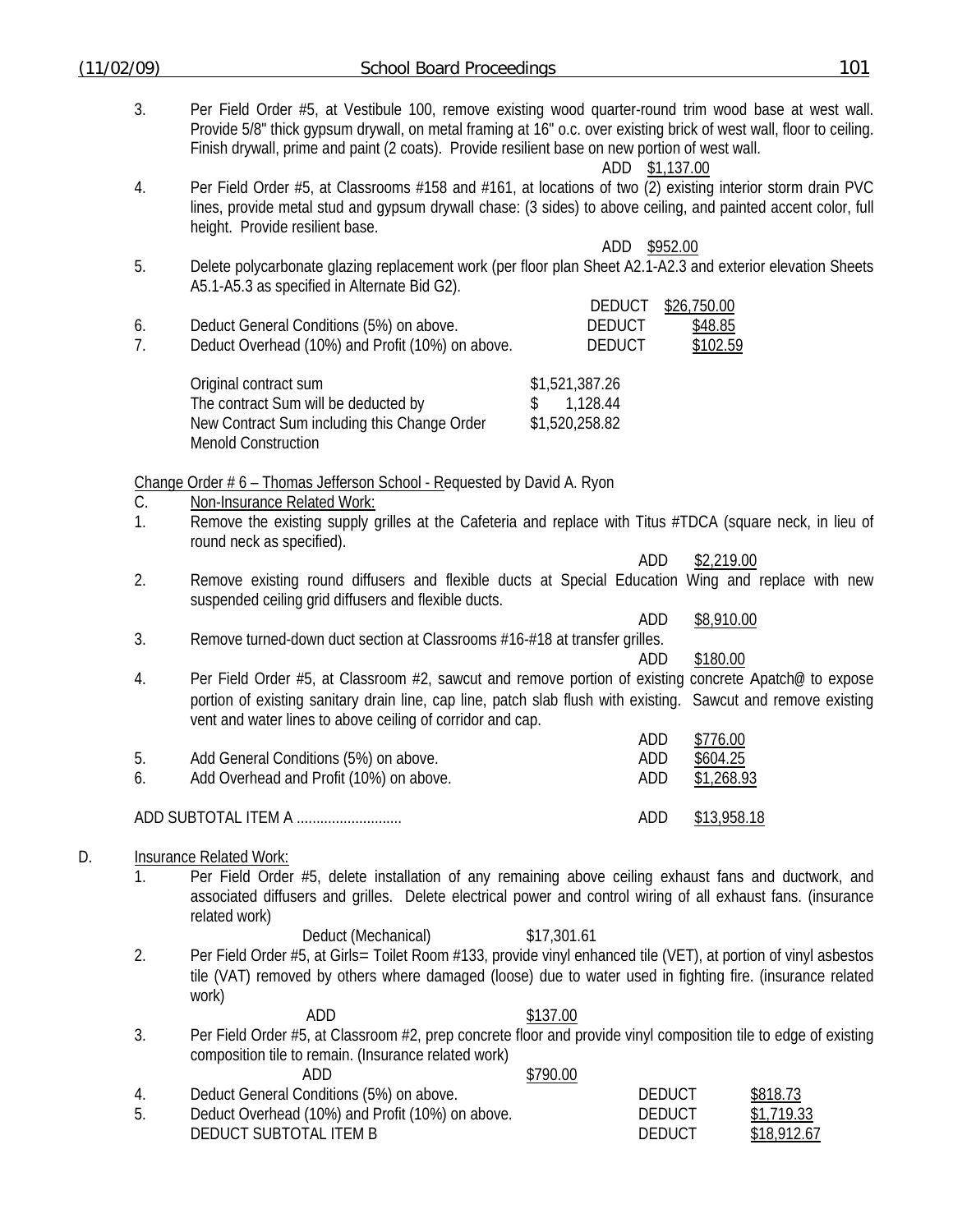| Original contract amount                     | \$1,520,258.82 |
|----------------------------------------------|----------------|
| The contract Sum will be deducted by         | 4.954.49       |
| New contract sum including this Change Order | \$1,515,304.33 |
| Menold Construction                          |                |

Change Order # 7 – Thomas Jefferson School - Requested by David A. Ryon

- E. Insurance Related Work:
- 1. Delete 8" NCFI/Sealite open cell half pound density foam spray seal at roof deck of Corridor #131 ceiling. (insurance related work)

DEDUCT \$6,656.00

- 2. Per Field Order #5, at Gymnasium #110, extend protective 2" thick coat of Staycell ONE SEP 255 spray applied at sidewalls to 3-feet down from roof deck (over existing perimeter wall foam insulation) within Gymnasium. (insurance related work)
- ADD \$2,760.00 3. Per Field Order #5, at Corridor #131, existing closed cell polyurethane insulation previously applied to underside of existing roof deck to have protective coat (2" thick) of Staycell ONE STEP 255 spray applied to underside of existing insulation. (insurance related work)

ADD \$2,884.00

4. At Classrooms #21-29 (Sheet A3.1R), existing closed cell polyurethane insulation previously applied to underside of existing roof deck to have fire protection coat (2" thick) of Staycell ONE STEP 255 spray applied to underside of existing insulation. (insurance related work) ADD \$43,270.00

|    |                                               | <b>ADD</b> | 443,210.00 |
|----|-----------------------------------------------|------------|------------|
| 5. | Add General Conditions (5%) on above.         | ADD.       | \$2,112.90 |
| 6. | Add Overhead (10%) and Profit (10%) on above. | ADD.       | \$8,874.18 |

| Original contract amount                     |                         | \$1,515,304.33 |
|----------------------------------------------|-------------------------|----------------|
| The contract Sum will be increased by        |                         | \$53,245.08    |
| New contract sum including this Change Order |                         | \$1,568,549.41 |
| Menold Construction                          | REIMBURSED BY INSURANCE |                |

On roll call, 7 ayes. Motion carried.

HUMAN RESOURCE REPORT -- Moved by Stowell, seconded by Gorenz approval of the following human resource report as presented by the administration.

|    | <b>3 PICSCHICU DY THE QUITIFIEST QUOT.</b>                             |                       |
|----|------------------------------------------------------------------------|-----------------------|
| I. | <b>Certified Personnel</b>                                             | <b>Effective Date</b> |
|    | <b>Appointments</b>                                                    |                       |
|    | Administration                                                         |                       |
|    | <b>Assistant Principal</b>                                             |                       |
|    | Laura Rodgers - Glen Oak Primary School                                | 11/03/09              |
|    | <b>Tutor Part Time</b>                                                 |                       |
|    | Triplett, Louise - Kellar                                              | 11/03/09              |
|    | Paid Administrative Leave                                              |                       |
|    | Davis, Mary – Pending Outcome of Criminal Investigation or Prosecution | 09/08/09              |
|    | <b>Resignations</b>                                                    |                       |
|    | <b>Teacher Full Time</b>                                               |                       |
|    | Donahue, Tim – Rolling Acres / Relocating to another State             | 01/04/10              |
|    | Long, Carolyn - Manual / Other Employment                              | 12/31/09              |
|    |                                                                        |                       |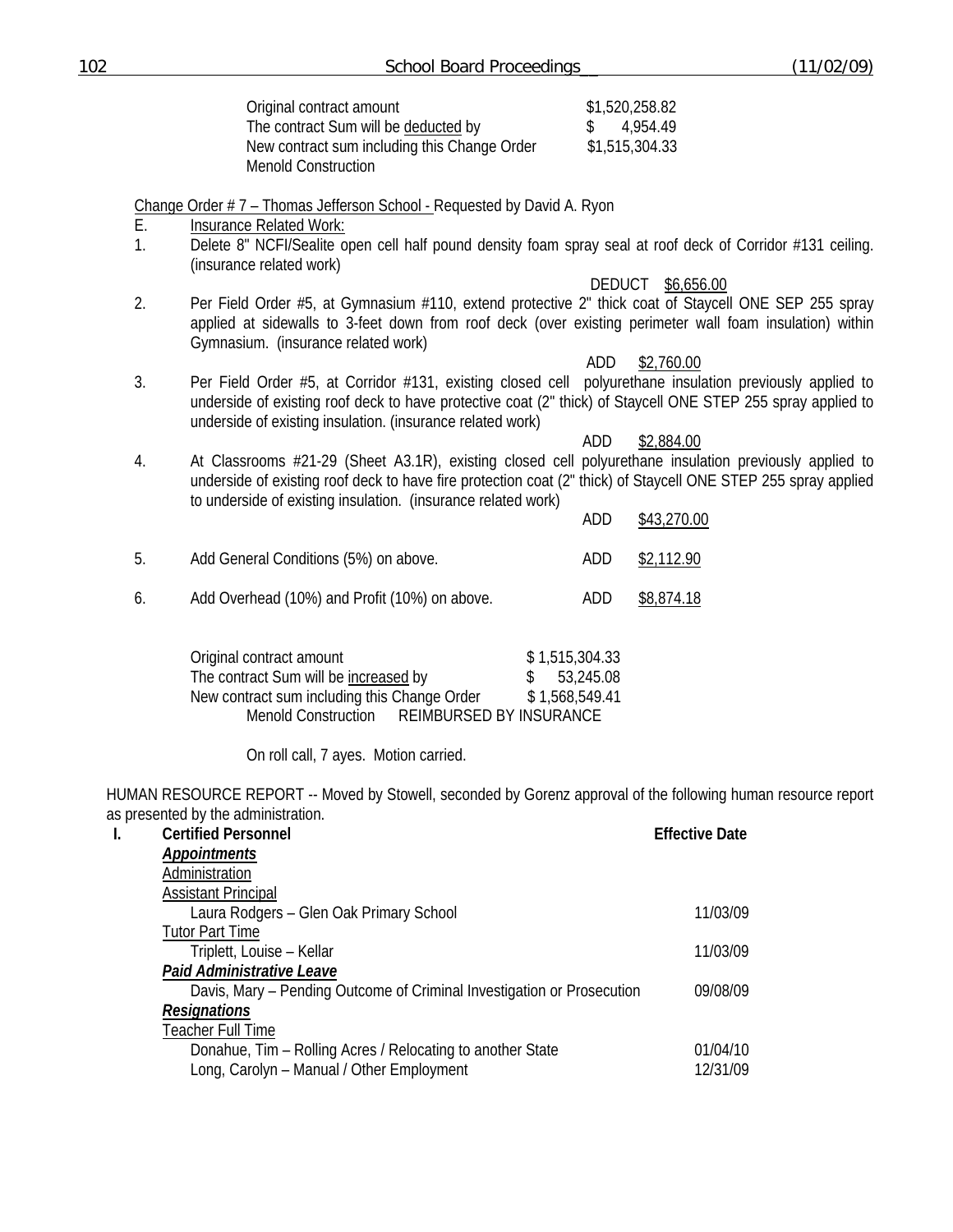| <b>Non-Certified Personnel</b>                     |          |
|----------------------------------------------------|----------|
| Appointments                                       |          |
| Cafeteria Part Time                                |          |
| Hinton, Jason - Irving                             | 11/03/09 |
| Lewis, Gorenzneen - Kellar                         | 11/03/09 |
| Ross, Rochelle - Whittier                          | 11/03/09 |
| Rumpson, Martika - Roosevelt                       | 11/03/09 |
| <b>Clerical Parent Helper</b>                      |          |
| Johnson, Pamela - Sterling                         | 10/20/09 |
| Manewatchararngsri, Mireya - Von Steuben           | 11/03/09 |
| <b>Clerical Part Time</b>                          |          |
| Hise, Michelle - Administration                    | 10/29/09 |
|                                                    |          |
| <b>Coaches Part Time</b>                           |          |
| Cook, Aryelle - Manual / Cheerleading              | 11/03/09 |
| Robinson, Holly - Manual / Cheerleading            | 11/03/09 |
| Wallace, Brionca - Manual / Cheerleading           | 11/03/09 |
| <b>Family Development Case Manager</b>             |          |
| Kyles, Lisa - Woodruff & Sterling                  | 01/03/09 |
| <b>Tutoring Assistant</b>                          |          |
| Zilkowski, Sarah - Manual                          | 11/03/09 |
| <b>Miscellaneous</b>                               |          |
| <b>Extended Care Provider</b>                      |          |
| Davis, Savannah - Hines                            | 11/03/09 |
| Petty, Ariane - Hines                              | 11/03/09 |
| Transportation                                     |          |
| <b>Drivers</b>                                     |          |
| Brand, Melody                                      | 10/09/09 |
| Brown, Christopher                                 | 10/28/09 |
| Harrison III, Nathaniel                            | 10/28/09 |
| Meekins, James                                     | 10/28/09 |
| Washington, Eddie                                  | 10/09/09 |
| <b>Monitors</b>                                    |          |
| Cagle, Ebony                                       | 11/03/09 |
| Irby, Sheilaya                                     | 11/03/09 |
| Ward, Lakita                                       | 11/03/09 |
| <b>Retirements</b>                                 |          |
| <u> Cafeteria – Full Time</u>                      |          |
| Halverson, Mary - Peoria High                      | 06/01/10 |
| <u>Clerical - Full Time School Year</u>            |          |
| Crooks, Fan - Peoria High                          | 08/30/10 |
| Dougherty, Jennifer - Richwoods                    | 06/30/10 |
| Clerical - Full Time Year Round                    |          |
| Albritton, Pauline - Roy Ricketts/Technology       | 06/30/10 |
| Smith, Vicky - Transportation                      | 10/01/09 |
| Para-Professional Library Manager                  |          |
| Harmon, Mary - Charter Oak                         | 06/15/10 |
| <b>Family Medical Leave</b>                        |          |
| <u>Teacher Assistant</u>                           |          |
| Craven, Katrina - Peoria High<br>(Maternity Leave) | 01/02/10 |
| Robinson, Glorier - Valeska Hinton (Medical Leave) | 10/29/09 |
|                                                    |          |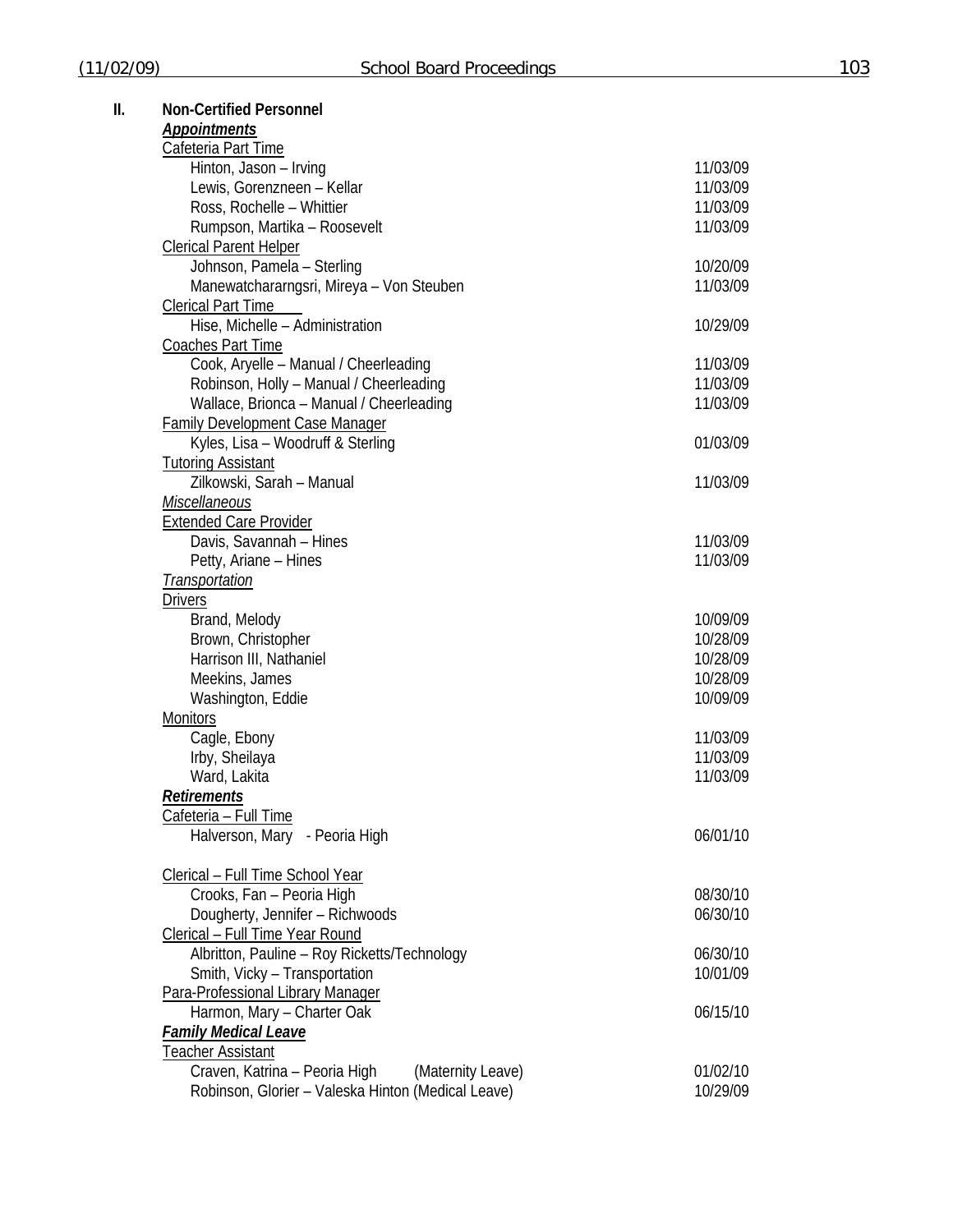|    | <b>Resignations</b>                                                                                               |                      |
|----|-------------------------------------------------------------------------------------------------------------------|----------------------|
|    | <b>Cafeteria</b><br>Childs, Veronica - Personal Reasons                                                           | 10/01/09             |
|    | <b>Terminations</b>                                                                                               |                      |
|    | Cafeteria                                                                                                         |                      |
|    | England-Vargas, Dorothy - Job Abandonment                                                                         | 10/23/09             |
|    | Marizetts, Sylvia - Did Not Report in To Work                                                                     | 10/16/09             |
| Ш. | <b>Certified Substitutes</b>                                                                                      |                      |
|    | <b>Appointments</b>                                                                                               |                      |
|    | <b>Teachers</b>                                                                                                   |                      |
|    | Budzinski, Stanley<br>Calhoun, DeMarkus                                                                           | 11/03/09<br>11/03/09 |
|    | Graham, Valentino                                                                                                 | 11/03/09             |
|    | Hitchcock, Kirsten                                                                                                | 11/03/09             |
|    | Jowers, Andrew                                                                                                    | 08/24/09             |
|    | Koehlhoeffer, Brooke                                                                                              | 11/03/09             |
|    | Leathers, Jane                                                                                                    | 11/03/09             |
|    | Martin, Derrick                                                                                                   | 11/03/09             |
|    | Morgan, Michael                                                                                                   | 11/03/09             |
|    | <b>Resignations</b>                                                                                               |                      |
|    | <u>Teachers</u>                                                                                                   |                      |
|    | Gum, Kathryn - Other Employment                                                                                   | 10/20/09             |
|    | Riebel, Jenny - Other Employment                                                                                  | 10/21/09             |
|    | Watson, Dustin - Other Employment                                                                                 | 10/29/09             |
|    | <b>Terminations</b><br>Teachers                                                                                   |                      |
|    | Lauer, Sandra - Job Performance                                                                                   | 10/21/09             |
|    | Meyer, William - Job Performance                                                                                  | 10/26/09             |
|    | Reynolds, LaShauna - Job Abandonment                                                                              | 10/27/09             |
|    | Surratt, Kimberly - Job Abandonment                                                                               | 10/22/09             |
|    | Thomas, Karen Sue - Did Not Return for 09-10 School Year                                                          | 10/22/09             |
|    | Thompson, Ryan - Did Not Return for 09-10 School Year                                                             | 10/22/09             |
|    | Trimble, Nathan - Did Not Return for 09-10 School Year                                                            | 10/22/09             |
|    | Ulrich, James - Did Not Return for 09-10 School Year                                                              | 10/22/09             |
|    | Van Ryn, Lawrence – Did Not Return for 09-10 School Year                                                          | 10/22/09             |
|    | Van Voorhis, Raymond - Did Not Return for 09-10 School Year                                                       | 10/22/09             |
|    | Vaughn, Michelle - Did Not Return for 09-10 School Year                                                           | 10/22/09             |
|    | Verchimak, Michael - Did Not Return for 09-10 School Year<br>Vonachen, Amy - Did Not Return for 09-10 School Year | 10/22/09<br>10/22/09 |
|    | Wallick, Nathan - Did Not Return for 09-10 School Year                                                            | 10/22/09             |
|    | Warfield, Dustin - Did Not Return for 09-10 School Year                                                           | 10/22/09             |
|    | Washington, Marcus - Did Not Return for 09-10 School Year                                                         | 0/22/09              |
|    | Watkins, Melinda - Did Not Return for 09-10 School Year                                                           | 10/22/09             |
|    | Weber, Heidi - Did Not Return for 09-10 School Year                                                               | 10/22/09             |
|    | Wheeler, Dixie - Did Not Return for 09-10 School Year                                                             | 10/22/09             |
|    | Wilkinson, Rachel - Did Not Return for 09-10 School Year                                                          | 10/22/09             |
|    | Williams, Dedra - Did Not Return for 09-10 School Year                                                            | 10/22/09             |
|    | Wiltz, Bonnie - Did Not Return for 09-10 School Year                                                              | 10/22/09             |
|    | Wineland, Leann - Did Not Return for 09-10 School Year                                                            | 10/22/09             |
|    | Wise, Julie - Did Not Return for 09-10 School Year                                                                | 10/22/09             |
|    | Yunus, Omar - Did Not Return for 09-10 School Year                                                                | 10/22/09             |
|    | Ziegler, Zachary - Did Not Return for 09-10 School Year                                                           | 10/22/09             |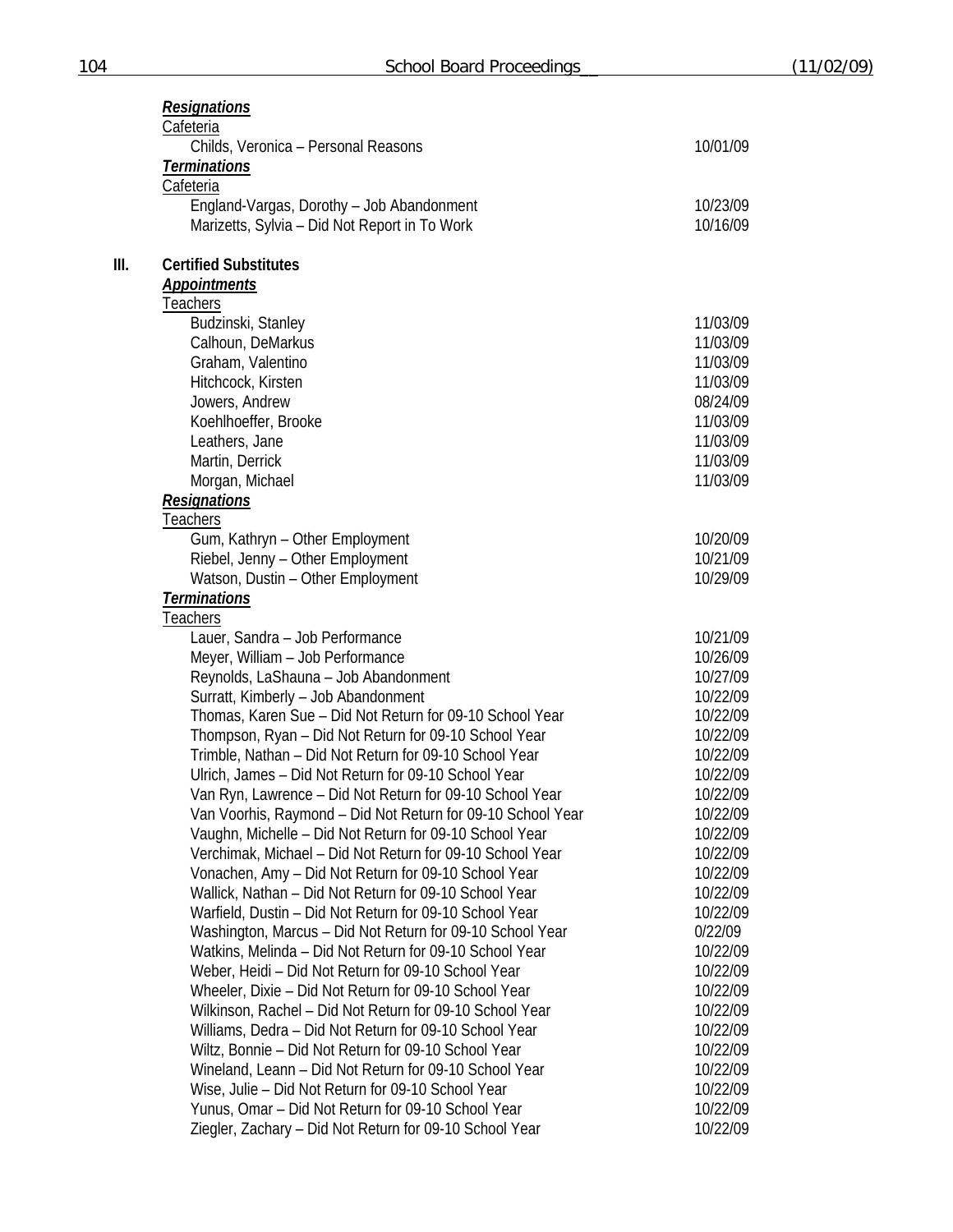| IV. | <b>Non-Certified Substitutes</b>                                                       |                      |
|-----|----------------------------------------------------------------------------------------|----------------------|
|     | <b>Appointments</b>                                                                    |                      |
|     | <b>Behavioral Attendants</b>                                                           |                      |
|     | Fisher, Brookelynn                                                                     | 11/03/09             |
|     | Cafeteria Subs                                                                         |                      |
|     | Johnson, Cassity<br>Lowmack, Tawanda                                                   | 11/03/09<br>11/03/09 |
|     | Williams, Tiffany                                                                      | 11/03/09             |
|     | Walker, Tiki                                                                           | 11/03/09             |
|     | Wright, Addie                                                                          | 11/03/09             |
|     | Clerical                                                                               |                      |
|     | Davis, Rusti                                                                           | 11/03/09             |
|     | Job Coaches                                                                            |                      |
|     | Ware-Thompson, Rhonda                                                                  | 11/03/09             |
|     | <b>Student Workers</b>                                                                 |                      |
|     | McGee, Maranda - Woodruff                                                              | 11/03/09             |
|     | <b>Resignations</b>                                                                    |                      |
|     | <b>Behavioral Attendants</b>                                                           |                      |
|     | Leonard, Lisa - Other Employment                                                       | 10/22/09             |
|     | Young, Michael - Other Employment                                                      | 10/26/09             |
|     | Job Coaches                                                                            |                      |
|     | Ray, Cary                                                                              | 10/15/09             |
|     | <b>Terminations</b>                                                                    |                      |
|     | <b>Behavioral Attendants</b><br>Adams, Carnisha - Did Not Return for 09-10 School Year | 10/26/09             |
|     | Carter, Shamese - Did Not Return for 09-10 School Year                                 | 10/26/09             |
|     | Collins, Lynn - Job Performance                                                        | 10/28/09             |
|     | Cornish, Tristyn - Did Not Return for 09-10 School Year                                | 10/26/09             |
|     | Crusen, Joseph - Job Performance                                                       | 10/26/09             |
|     | Hendon, Monique - Job Abandonment                                                      | 10/26/09             |
|     | Jones, Josilynn - Did Not Return for 09-10 School Year                                 | 10/26/09             |
|     | Lowe, Shaleea - Did Not Return for 09-10 School Year                                   | 10/26/09             |
|     | Parker, Angelo - Job Abandonment                                                       | 10/26/09             |
|     | Taylor, Ashley - Job Performance                                                       | 10/26/09             |
|     | Todd, Annecia - Background Check Update                                                | 10/26/09             |
|     | Wozniak, Donald - Job Performance                                                      | 10/26/09             |
|     | <b>Teacher Aides</b>                                                                   |                      |
|     | Davis, Rosemary - Job Abandonment                                                      | 10/27/09             |
|     |                                                                                        |                      |

On roll call, 7 ayes. Motion carried.

TRAVEL REQUESTS - Moved by Stowell, seconded by Gorenz approval of the travel requests as presented by the administration. (Copy is on file in the board secretary's office.)

On roll call, 7 ayes. Motion carried.

Dr. Hannah clarified that the amount of the PACES Grant for this third year of the grant is \$200,000. He noted that the evaluation process will be strengthened this year to include a reporting process from the grant administrator to Mr. Plunkett and also a survey of principals and teachers to assess the effectiveness of the program.

APPROVAL OF FULL TIME THERAPIST – That the Board of Education of Peoria Public Schools District 150 authorize the administration to enter into an agreement with the Children's Home Association of Illinois for the position of full-time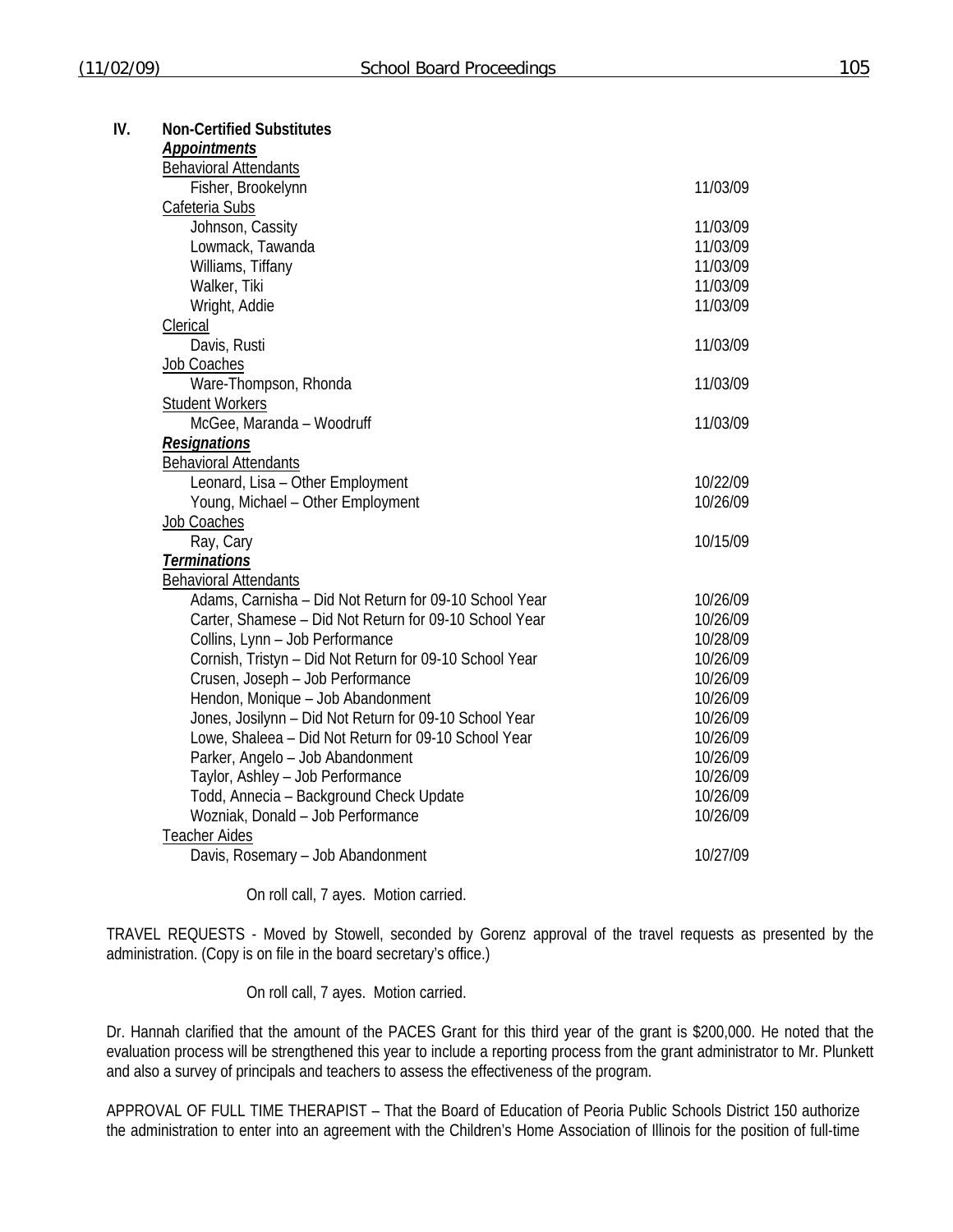therapist to provide services as a single point of contact for all mental health services and programs provided with the PACES schools of Garfield, Harrison and Manual, effective August 1, 2009 through July 31, 2010.

On roll call, 7 ayes. Motion carried.

APPROVAL OF SERVICE MANAGEMENT CONTRACT – Moved by Stowell, seconded by Gorenz that the Board of Education of Peoria Public Schools District 150, authorize the administration to enter into an agreement with the Mindock Counseling and Consulting to provide grant oversight and responsibility for meeting PACES program performance goals at all District 150 schools, effective August 1, 2009 through July 31, 2010.

# On roll call, 7 ayes. Motion carried.

APPROVAL OF AGREEMENT WITH HUMAN SERVICE CENTER – Moved by Stowell, seconded by Gorenz that the Board of Education of Peoria Public Schools District 150 authorize the administration to enter into an agreement with Human Service Center to provide Abeyance Counselor services to all Peoria District 150 students, effective August 1, 2009 through July 31, 2010.

On roll call, 7 ayes. Motion carried.

APPROVAL OF AGREEMENT WITH COUNSELING AND FAMILY SERVICES – Moved by Stowell, seconded by Gorenz that the Board of Education of Peoria Public Schools District 150 authorize the administration to enter into an agreement with Counseling and Family Services to provide Student/Family Liaison services to our students at Lincoln Middle School and Peoria Alternative High School, and Greeley Alternative effective August 15, 2009 through June 15, 2010.

# On roll call, 7 ayes. Motion carried.

APPROVAL OF AGREEMENT WITH COUNSELING AND FAMILY SERVICES – Moved by Stowell, seconded by Gorenz that the Board of Education of Peoria Public Schools District 150, authorize the administration to enter into an agreement with Counseling and Family Services to provide Student/Family Liaison services to our students at Garfield School and Harrison Primary School, effective August 1, 2009 through July 30, 2010.

On roll call, 7 ayes. Motion carried.

APPROVAL OF AGREEMENT WITH COUNSELING AND FAMILY SERVICES – Moved by Stowell, seconded by Gorenz that the Board of Education of Peoria Public Schools District 150 authorize the administration to enter into an agreement with Counseling and Family Services to provide Student School Counselor services to our students at Lincoln Middle School, effective August 15, 2009 through June 15, 2010.

# On roll call, 7 ayes. Motion carried.

AGREEMENT WITH MENTAL HEALTH ASSOCIATION FOR TEEN SCREENER – Moved by Stowell, seconded by Gorenz that the Board of Education of Peoria Public Schools District 150 authorize the administration to enter into an agreement with the Mental Health Association of Illinois Valley to provide Teen Screen services to seventh (7<sup>th</sup>) and eighth (8<sup>th</sup>) students at Manual High School, effective August 1, 2009 through July 31, 2010.

On roll call, 7 ayes. Motion carried.

AGREEMENT WITH HUMAN SERVICE CENTER FOR PREVENTION EDUCATION – Moved by Stowell, seconded by Gorenz that the Board of Education of Peoria Public Schools District 150 authorize the administration to enter into an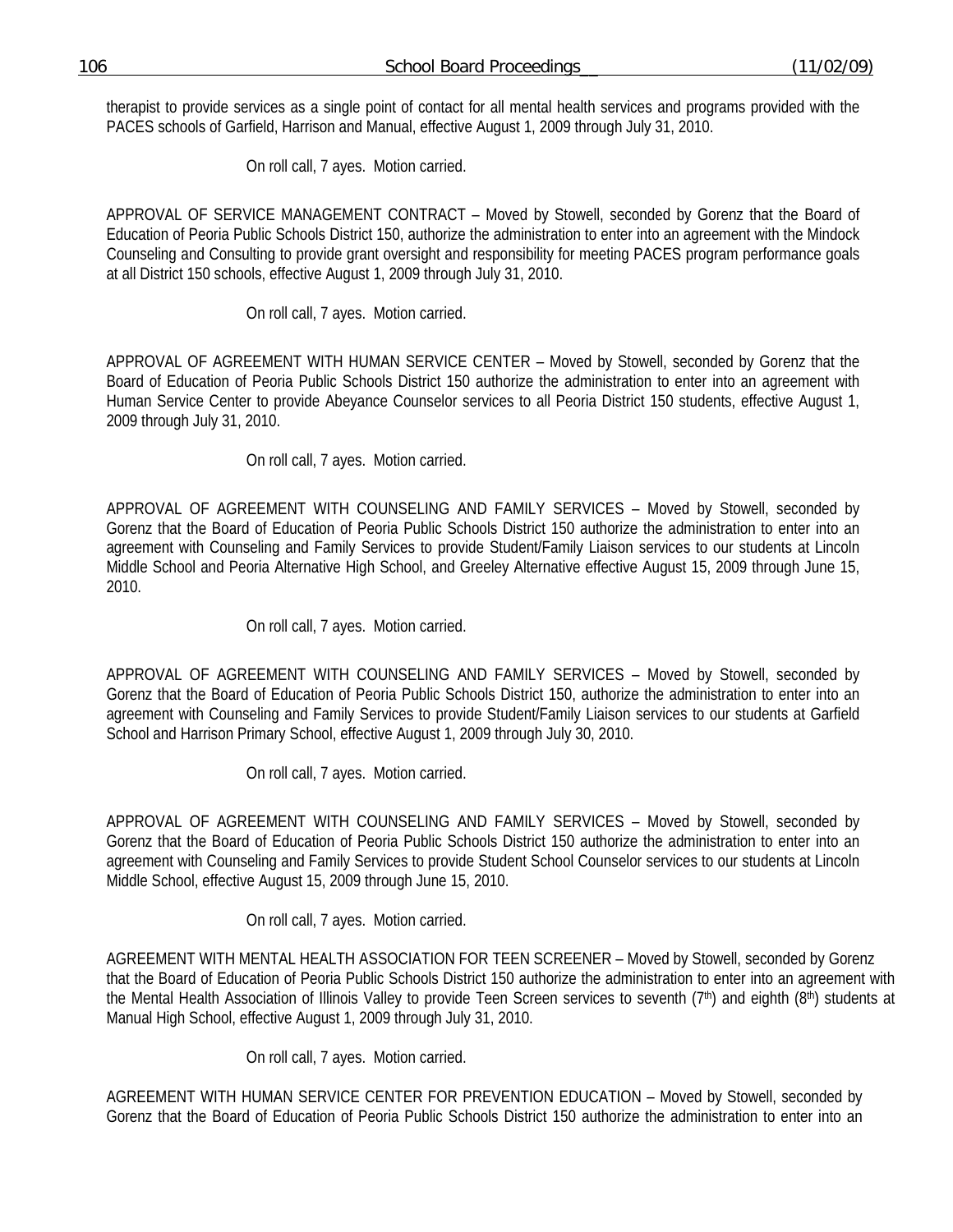agreement with the Human Service Center to provide Prevention Educator services to our students at Harrison Primary School and Garfield Primary School, effective August 1, 2009 through July 30, 2010.

On roll call, 7 ayes. Motion carried.

AGREEMENT WITH CHILDREN'S HOME FOR HEALTH PRESENTATIONS – Moved by Stowell, seconded by Gorenz *Proposed Action*: That the Board of Education of Peoria Public Schools District 150 authorize the administration to enter into an agreement with the Children's Home to provide Health Presentations to faculty at Garfield and Harrison Primary School s effective August 1, 2009, through July 31, 2010.

On roll call, 7 ayes. Motion carried.

AGREEMENT WITH YMCA FOR DRIVER – Moved by Stowell, seconded by Gorenz that the Board of Education authorizes a mutual agreement between the Greater Peoria Family YMCA and Peoria Public Schools District #150 for a driver to transport students and their babies attending the Peoria Alternative High School and local daycare.

On roll call, 7 ayes. Motion carried.

APPROVAL OF AGREEMENT WITH ILLINOIS HEALTHCARE AND FAMILY SERVICES AGREEMENT FOR MEDICAID REIMBURSEMENT – Moved by Stowell, seconded by Gorenz that the Agreement between the Illinois Department of Healthcare and Family Services and the School District regarding the Medical Assistance Program (Medicaid) be approved.

On roll call, 7 ayes. Motion carried.

RESOLUTION TO ADOPT ELIGIBLE DEFERRED COMPENSATION PLAN – Moved by Stowell, seconded by Gorenz that the Board of Education approved the Resolution to Adopt an Eligible Deferred Compensation Plan (457 Plan) for the benefit of Pamela Schau.

On roll call, 7 ayes. Motion carried.

USE OF SCHOOL DISTRICT FACILITIES FOR VACCINATION SITES – Moved by Stowell, seconded by Gorenz to authorize the use of certain School District facilities by the Peoria County Health Department to support administering the 2009 Influenza A (H1N1) Monovalent Vaccines and to enter into a Memorandum of Understanding with the Peoria County Board of Health.

On roll call, 7 ayes. Motion carried.

# **DELIBERATION AGENDA** -

Review of Suspensions - Moved by Gorenz seconded by Ross that the Review of Suspensions listed on the report dated November 2, 2009 be approved as amended.

> On roll call, 6 ayes. Ross, Parker, Petelle, Stowell, Wolfmeyer, Gorenz 1 abstention. Butler. Motion carried.

Expulsions – Moved by Gorenz seconded by Ross that the Expulsions listed on the report dated November 2, 2009 be approved as amended.

> On roll call, 4 ayes. Petelle, Stowell, Wolfmeyer, Gorenz 2 nay. Ross, Parker. 1 abstention. Butler. Motion carried.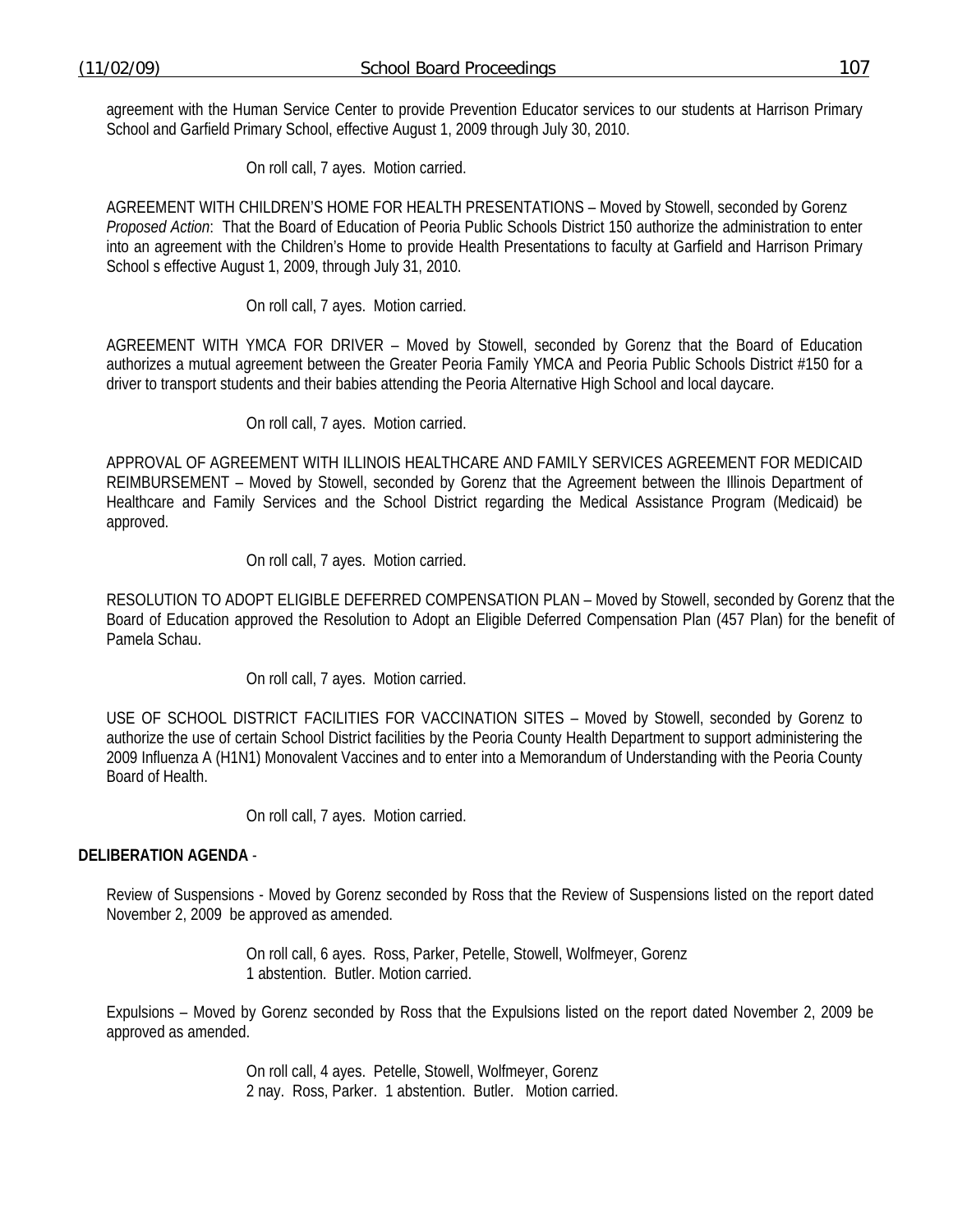Revocation of Board Probation – Moved by Gorenz seconded by Ross that the Expulsions list on the Revocation of Board Probation Report dated November 2, 2009 be approved as presented.

> On roll call, 5 ayes. Petelle, Spangler, Stowell, Wolfmeyer, Gorenz 1 nay. Ross. 1 abstention. Butler Motion carried.

APPROVAL OF LEASE FOR CELL TOWERS – Moved by Stowell, seconded by Parker that the Board approve the Option and Lease Agreements between the Board of Education and New Cingular Wireless PCS, a Delaware limited liability company (Cingular) – for two monopole communication tower sites located: Behind the Administration Building at 801 E. Forrest Hill and Columbia Grade School 2612 N. Bootz Ave. Also that the Board authorize the President and the Superintendent to execute the option and lease agreements and all other necessary documents for each option and lease agreement.

On roll call, 7 ayes. Motion carried.

COMMITMENT LETTER TO THE PUBLIC BUILDING COMMITTEE – Moved by Gorenz, seconded by Parker that the Board of Education authorize a commitment letter to be submitted to the Public Building Commission of Peoria requesting that the PBC assist the District with the funding and construction of an addition to Lincoln Middle School for additional grades and for modernization of Peoria High School.

Mr. Stowell stated that he cannot support the action item as it stands, he would recommend that the majority of the funding be used to update Peoria High School. He feels the Board would be remiss if they do not fund a vocational site, Math Science and Technology Academy and an alternative school site.

Dr. Gorenz stated that he feels the District is not in a financial position to add additional programs at this time.

President Wolfmeyer stated that she agrees that the District is in need of a non-traditional school and feels that the District does need to take that leap and begin the program – if we do not take that leap this year, it may never happen. Ms. Petelle offered that a pilot program for the non-traditional school should be developed by administration. Mrs. Ross favors having a section of each home school for students who are not ready to learn in a traditional setting.

> On roll call, 5 ayes. Gorenz, Parker, Ross, Butler, Wolfmeyer 2 nays. Petelle, Stowell Motion carried.

APPROVAL OF CONTRACT FOR DR. NORMAN D. DURFLINGER – Moved by Gorenz, seconded by Stowell that the Board of Education approve the contract for Interim Superintendent Dr. Norman D. Durflinger.

On roll call, 7 ayes. Motion carried.

NEW MEETING DATES FOR BOARD MEETINGS – Moved by Parker, seconded by Butler that the meeting dates for the regular meetings of the Board of Education, City of Peoria School District No. 150 shall be changed to the second and fourth Mondays of each month. This action shall become effective for the first Board meeting during the month of December, 2009, which shall be held on December 14, 2009. The Board Secretary shall immediately publish a notice in the *Peoria Journal St*ar announcing this change in the regular meeting date. This change of meeting dates shall continue until further action of this Board of Education.

On roll call, 7 ayes. Motion carried.

# **INFORMATION ITEMS – REPORTS FROM SUPERINTENDENT AND STAFF** –

1. GOAL 1 – STUDENT ACHIEVEMENT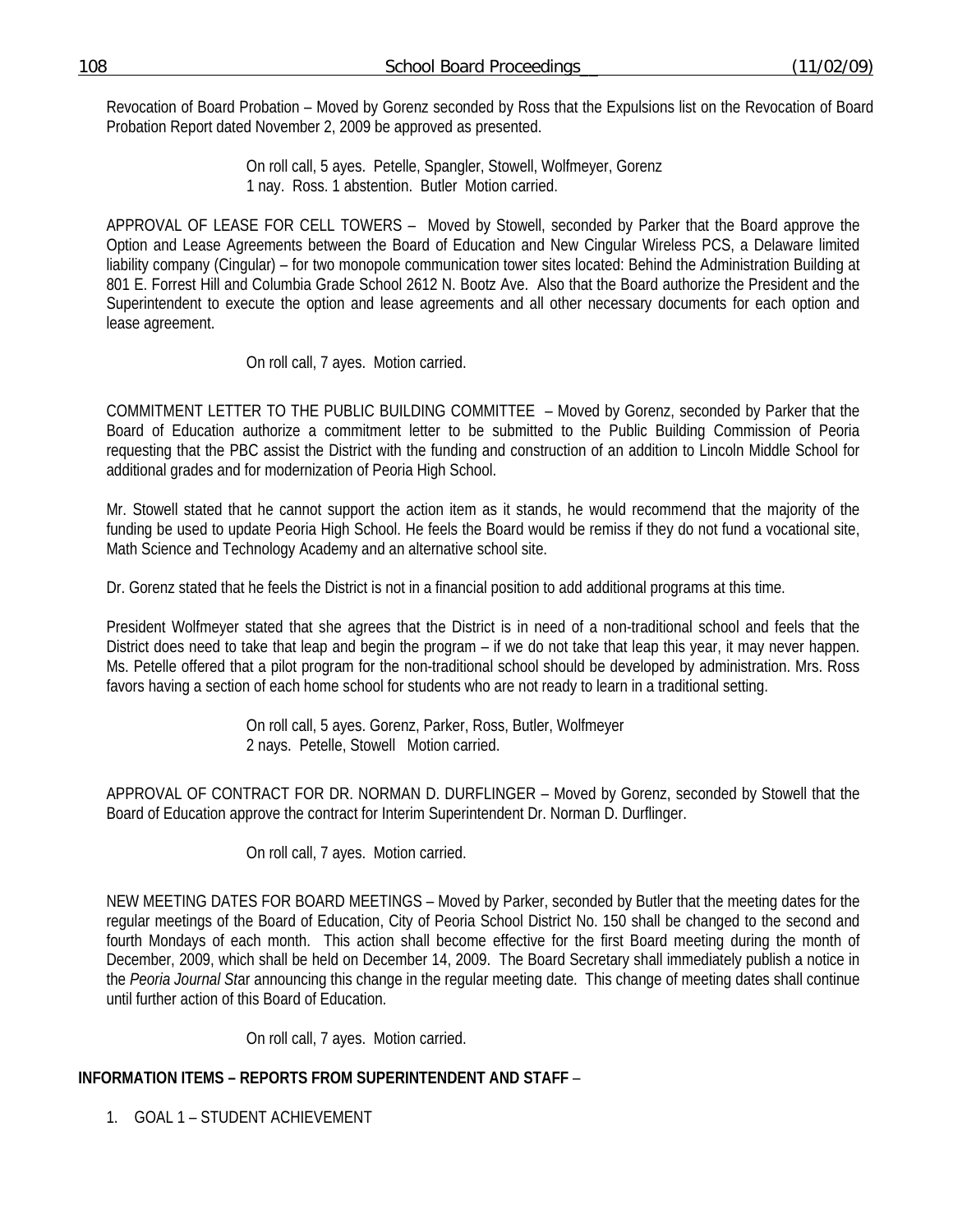2. Goal 2 – FISCAL RESPONSIBILITY

 PURCHASE ORDERS OVER \$2,500 – Ms. Schau presented this report for the Board's review. Questions were asked and answered regarding the report.

- 3. GOAL 3 QUALITY STAFF
- 4. GOAL 4 SAFE, CARING ENVIRONMENTS
- 5. GOAL 5 CULTURE OF CUSTOMER SERVICE

 Report of Requests under the Freedom of Information Act and Status of Such Requests (Copy is on file in the board secretary's office.)

**REPORTS AND SUGGESTIONS BY BOARD MEMBERS** – Mrs. Ross asked for prayers and remembrance for the family of the student shot last Saturday.

Ms. Petelle asked that administration prepare plans for the non-traditional school.

President Wolfmeyer stated that in the future the Board would be "taking the show on the road." In addition to holding Board meetings in the DLC boardroom, meetings would be held at schools. A plan will be presented at an upcoming Board meeting

ADJOURNMENT – President Wolfmeyer adjourned the regular meeting at 8:00 p.m.

 Julia A. Cramer, Board Secretary

ATTEST:

Debbie Wolfmeyer Board President